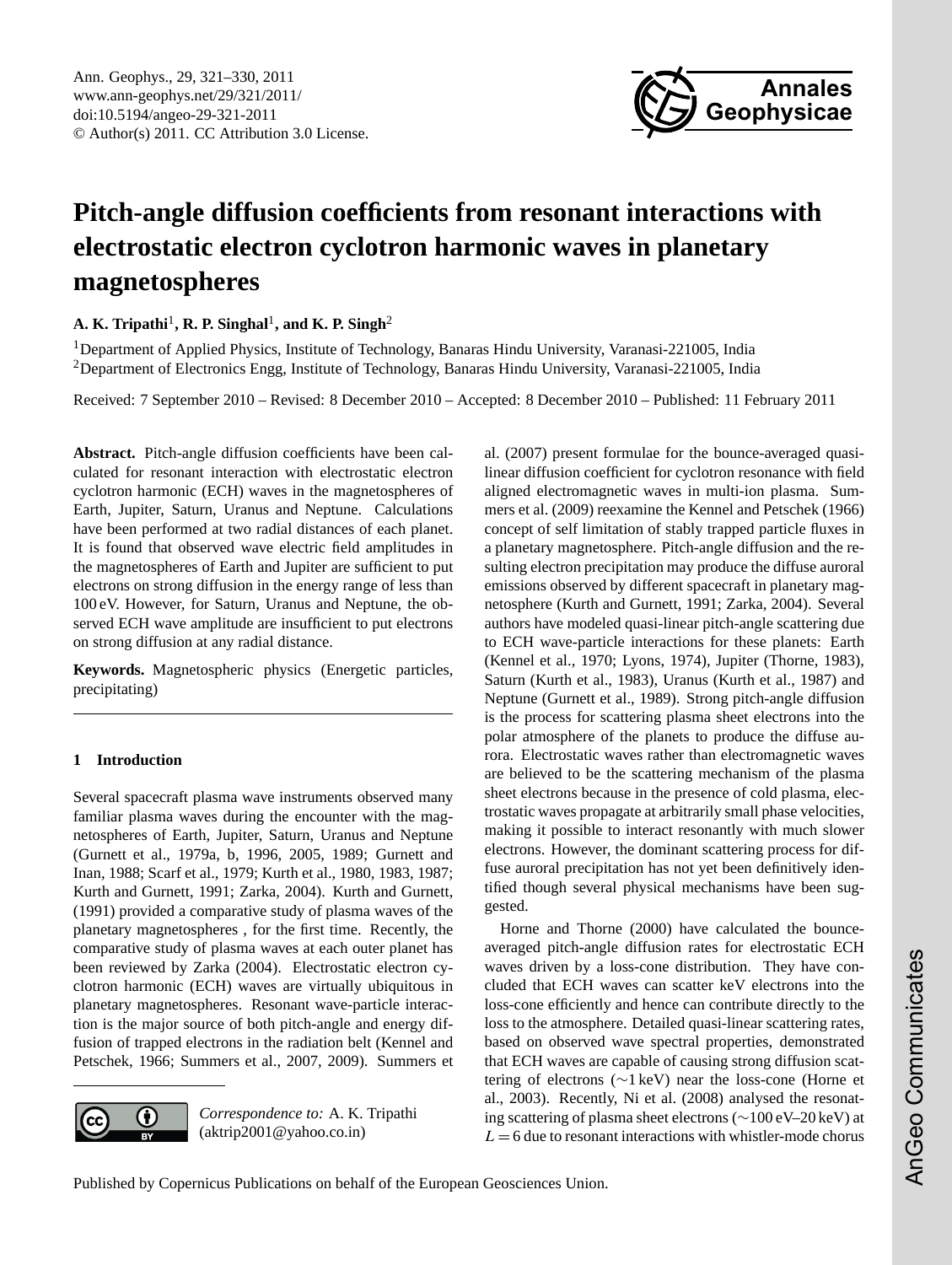waves. The authors have found that scattering by chorus waves is more dominant than scattering by ECH waves. Thus, chorus scattering is a major contributor to the origin of the diffuse aurora. In this paper, we extend the calculations of pitch-angle diffusion coefficients for resonant interaction with ECH waves in the magnetospheres of Earth, Jupiter, Saturn, Uranus and Neptune. This will provide a comparative study of pitch-angle diffusion in producing diffuse aurora in planetary atmospheres for the first time.

The paper is organized in the following manner: Sect. 2 describes the detailed observations of ECH emissions in planetary magnetospheres. In Sect. 3, we present the dispersion relation for ECH waves propagating perpendicular to the ambient magnetic field considering linear wave theory analysis. Expressions for pitch-angle diffusion and strong diffusion coefficients are also presented in this section. In Sect. 4, observations of plasma parameters appropriate for particular radial distance in magnetospheres and used in present study are discussed. This section also describes the numerical procedure for calculating the temporal growth rates of ECH waves. The comparison of pitch-angle diffusion with strong diffusion and precipitation of energetic electrons into the atmosphere of each planet and results and discussion of this study, are presented in Sect. 5. Finally, in Sect. 6, we present the conclusions.

#### **2 Observations of ECH waves**

#### **2.1 Earth**

The ECH waves of natural origin were first observed by the OGO-5 satellite (Kennel et al., 1970; Fredricks and Scarf, 1973) as narrow band ( $\Delta f/f_c \approx 1.0$ ), large amplitude  $(1-10 \text{ mV m}^{-1})$  waves that appear within a frequency range of  $1.25 f_c < f < 1.75 f_c$ . Similar 3/2 emissions have also been observed by IMP-6 (Shaw and Gurnett, 1975) satellites. At larger radial distances, from about 17:30 to 19:15 UT, the  $(n+1/2)$   $f_c$  electrostatic emissions at  $(3/2)f_c$ and  $(5/2)f_c$  become much more intense ranging from several hundred  $\mu V$  m<sup>-1</sup> to about one mV m<sup>-1</sup> (Gurnett et al., 1979a). In recent years, Meredith et al. (2000) reported ECH intensities  $10^{-(6.7 \pm 1.2)}$  V<sup>2</sup> m<sup>-2</sup> outside  $L = 6.0$  and  $10^{-(6.9\pm0.9)}$  V<sup>2</sup> m<sup>-2</sup> inside  $L = 6.0$  observed by instruments onboard the CRRES spacecraft. Décréau et al. (2001) described the observations of ECH wave intensities observed by WHISPER instrument onboard the CLUSTER spacecraft. Intense  $3/2 f_{ce}$  (≥1.5 mV m<sup>-1</sup>) emissions are observed with higher proportion during CLUSTER spacecraft perigee  $(4 R<sub>E</sub>)$  passes in the nightside sector compared to geostationary spacecraft (GEOS) studies. Intensity of equatorial ECH emissions increases with geocentric distance. The emissions are observed most often in the radial distance from 4 to 8  $R<sub>E</sub>$ and magnetic latitude in the range  $\pm 10^{\circ}$ .

### **2.2 Jupiter**

The Voyagers 1 and 2 encounters with Jupiter have provided us with the first comprehensive investigation of plasma waves in the Jovian magnetosphere. The Voyager 1 plasma wave instrument detected for the first time electrostatic emissions related to the electron gyrofrequency beyond the boundary of the torus and near the magnetic equator crossings (Scarf et al., 1979). The secondary plasma wave observations were provided by the Voyager 2 spacecraft (Gurnett et al., 1979b). The intense electrostatic emissions near half-integral harmonics of the electron gyrofrquency,  $3f_c/2$ ,  $5f_c/2$ , and intense narrowband emissions at  $f_{\text{UHR}}$  were observed when Voyager 2 crossed magnetic equator regions between  $6 < L < 15$  at the geomagnetic latitude of 13°. The intensity of ECH bands at Jupiter is typically  $100 \mu V m^{-1}$ with occasional bursts to a few millivolts per meter. The intensities of the emissions are greatest at smaller radial distances and decrease with increasing distance from the centre of planet (Kurth et al., 1980; Kurth and Gurnett, 1991). During the Ulysses and Galileo encounters with Jupiter, intense emissions were recorded near  $(3/2) f_{ce}$ , and  $(5/2) f_{ce}$  when the spacecraft crossed the magnetic equator in the Io torus (Stone et al., 1992; Gurnett et al., 1996).

#### **2.3 Saturn**

The first evidence for electrostatic waves in the Saturnian magnetosphere was given by Gurnett et al., (1981). They reported a series of ECH banded emissions or  $(n+1/2)f_{ce}$ emissions on the Voyager 1 inbound leg. The  $3/2f_{ce}$  bands were observed on the Voyager 1 outbound leg inside  $\sim$ 7 R<sub>S</sub> (where  $R<sub>S</sub>$  is radius of the Saturn). The Voyager 2 encounter offered a second look at electrostatic waves in Saturn's magnetosphere. Scarf et al. (1982) again reported  $(n+1/2)$   $f_{ce}$  emissions throughout the inner magnetosphere lying in the range of  $4 < R < 8 R<sub>S</sub>$ . The intensities are typically 30  $\mu$ V m<sup>-1</sup>, less intense than those at Earth and three times smaller than Jupiter. Recently, Gurnett et al. (2005) presented the first results of observed plasma waves from Cassini radio and plasma wave science (RPWS) instrument during the approach and first orbit around Saturn. They reported that the strongest ECH emissions were observed in the inner region of the magnetosphere, inside of  $\sim$ 10 R<sub>S</sub>.

### **2.4 Uranus**

ECH emissions from Uranus were detected by the the Voyager 2 plasma wave instruments in the radial distance range  $\sim$ 12 R<sub>U</sub> (where R<sub>U</sub> is radius of Uranus). The intensities are comparable to those for Earth and Saturn, but somewhat weaker than the Jovian ECH waves. The ECH waves have intensities of only about  $10 \mu V m^{-1}$ . With such low intensities, strong pitch-angle scattering is not likely. However, experience with other planets suggests the intensities of the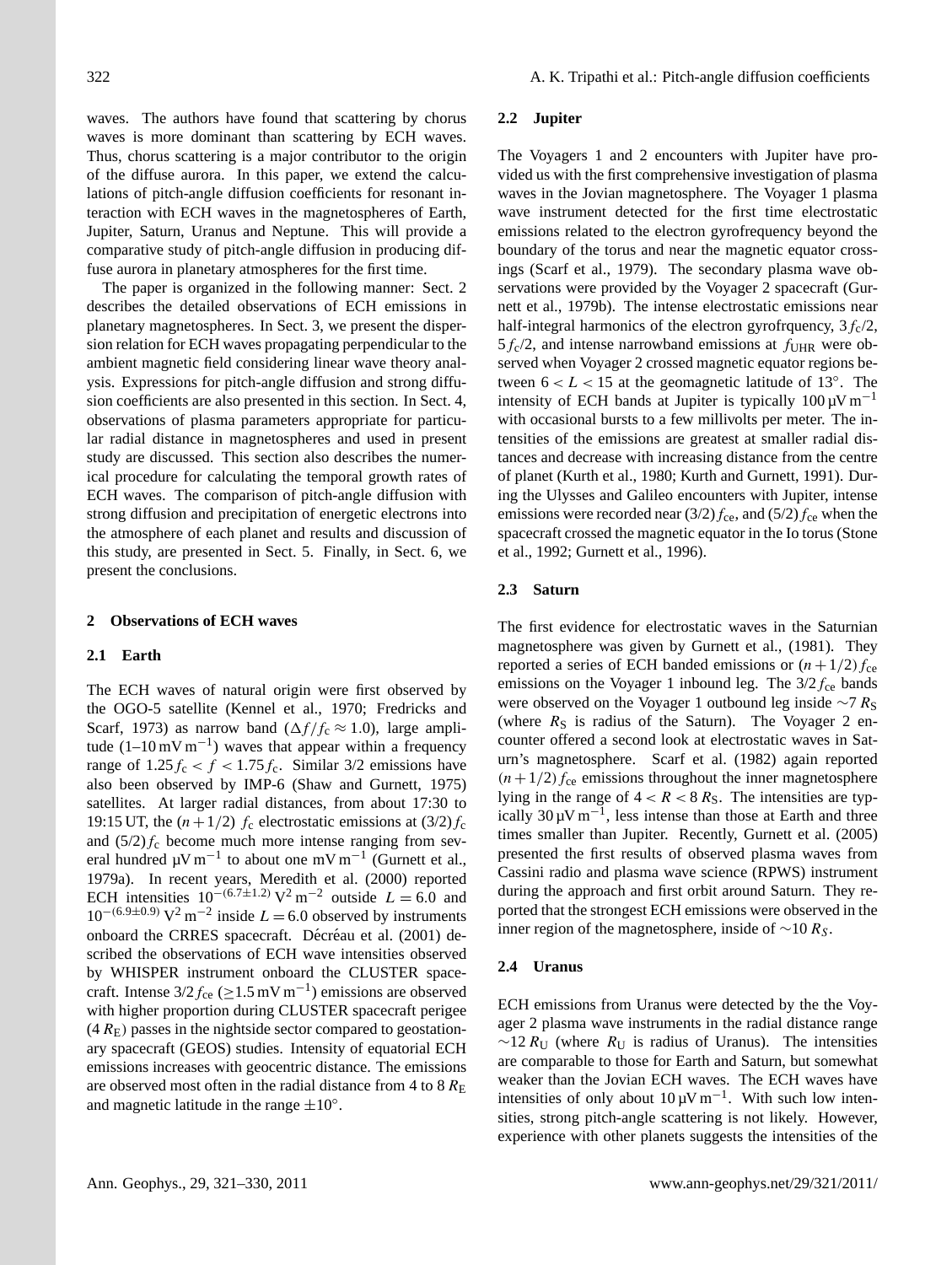ECH emissions increase at smaller radial distances, presumably because the flux of resonant electrons would be greater closer to the planet (Kurth et al., 1987; Kurth and Gurnett, 1991).

#### **2.5 Neptune**

The first unambiguously-identified plasma waves observed by Voyager 2 for Neptune were ECH emissions (Gurnett et al., 1989; Kurth and Gurnett, 1991). The ECH bands are not very intense and only reach about  $30 \mu V m^{-1}$  (Kurth and Gurnett, 1991). The low intensity of the observed ECH emissions implies that they are unlikely candidates for strong pitch-angle scattering. It is possible that waves of significantly greater intensities occur at intermediate radial distances  $10 > R > 2 R<sub>N</sub>$ .

# **3 Dispersion relation, pitch-angle diffusion and strong diffusion**

The expression of dispersion relation for electrostatic waves propagating perpendicular to the ambient magnetic field using linear theory analysis in hot magnetized plasma was given by Summers and Thorne (1995). We consider the distribution function as a combination of cold (Maxwellian) and hot components represented by loss-cone kappa distribution since the ECH waves are deriven unstable by a loss-cone feature. We write a Maxwellian for thermal component,  $f_M$ , and kappa distribution with loss-cone,  $f_k$ , for hot component introduced by Summers and Thorne (1995). Using quasilinear theory, Lyons (1974) first calculated bounce-averaged diffusion coefficients of electrostatic 1.5  $\Omega_{ce}$  waves for scattering in both pitch-angle and energy. Recently, the bounceaveraged pitch-angle diffusion coefficients of electrons in detail have been calculated by Tripathi and Singhal (2009). The expression for the bounce- averaged diffusion rate, is given as

$$
\langle D_{\alpha\alpha}\rangle = T_{\text{frac}} D_{\alpha\alpha} \tag{1}
$$

with

$$
T_{\text{frac}} = 4LRp\lambda/v\cos\alpha_{\text{eq}}T_{\text{b}}
$$
 (2)

and

$$
T_{\rm b} = 0.117 (R_o/R_{\rm p})c/v[1 - 0.4635(\sin \alpha_{\rm eq})^{3/4}]
$$
 (3)

where  $T_{\text{frac}}$  is the fraction of time the particle interacts with the wave during one bounce period and  $D_{\alpha\alpha}$  is evaluated at the magnetic equator.  $\alpha_{eq}$  is the equatorial pitch-angle and  $T_b$ is the particle bounce time for one complete cycle between the particle mirror points.  $R<sub>o</sub>$  is the distance from the centre of planet to the equatorial crossings points of a magnetic field line,  $R_p$  is the planet radius, v is the particle velocity, and c is the speed of light. The limit of strong diffusion is reached when the diffusion coefficient at the edge of the loss-cone is large to scatter particles across the loss-cone in less than a quarter of the bounce period  $\langle D_{\alpha\alpha}(\alpha_{\text{LC}})\rangle \geq 4\alpha_{\text{LC}}^2/T_b$  (Lyons, 1974; Horne and Thorne, 2000).

#### **4 Plasma parameters**

The present section describes the observations of basic plasma parameters measured in the magnetospheres of Earth, Jupiter, Saturn, Uranus, and Neptune and used in the present studies.

#### **4.1 Earth**

The observational data for electrons have been obtained by several spacecraft during encounters with Earth's magnetosphere (Olsen et al., 1987; Laakso et al., 2002). Recently, Laakso et al. (2002) reported the electron density values 100– 0.1 cm<sup>-3</sup> measured by polar satellite at  $L = 3 \sim 12$  and somewhat lower values at  $L > 12$ . At the plasma pause, the density rapidly declines by a few orders of magnitude over a relatively short distance. During the dayside, the density is usually a few electrons per cm<sup>-3</sup>. The ratio of  $n_h/n_c$  increases as the radial distance increases.

#### **4.2 Jupiter**

The Voyager's encounter with Jupiter provided detailed knowledge of the plasma properties of the magnetosphere (Belcher, 1983; Bagenal, 1994). The cold electron density  $(n_c)$  changes from about 2500 to 3.0 cm<sup>-3</sup> as radial distance increases from  $6R_J$  to  $17R_J$ . In the same range of radial distance, cold electron temperature  $(T_C)$  changes from 5 to 20 eV, hot temperature  $(T_h)$  from 150 to 1000 eV and ratio of  $n_h/n_c$  from 0.0001% to 0.3%. Galileo spacecraft received the observational data during its passing through the torus (Bagenal et al., 1997). At  $6R_J$ , the measured electron density was maximum, i.e., 3775 cm<sup>-3</sup> (Bagenal et al., 1997).

# **4.3 Saturn**

The first in situ measurements of the plasma parameters in Saturn's inner magnetosphere were made by Voyager 1 and 2 during flybys of the planet (Sittler et al., 1983; Richardson and Sittler, 1990). The most recent plasma measurements in Saturn's magnetosphere have been made by the Cassini spacecraft, which was placed in orbit around Saturn (Gurnett et al., 2005). The value of electron  $n_c$  varies in the range of 200 to 0.50 cm<sup>-3</sup> as the radial distance increases from 3.5  $R<sub>S</sub>$ to 10  $R<sub>S</sub>$ . In the same range of distance,  $T<sub>c</sub>$  changes in between  $2 \text{ eV}$  to  $10 \text{ eV}$ ,  $T_h$  ranges from  $40 \text{ eV}$  to  $360 \text{ eV}$  and  $n_h/n_c$  from 0.03% to 0.5% (Gurnett et al., 2005).

#### **4.4 Uranus**

Sittler et al. (1987) have presented results of an analysis of the Voyager 2 PLS electron measurements made during the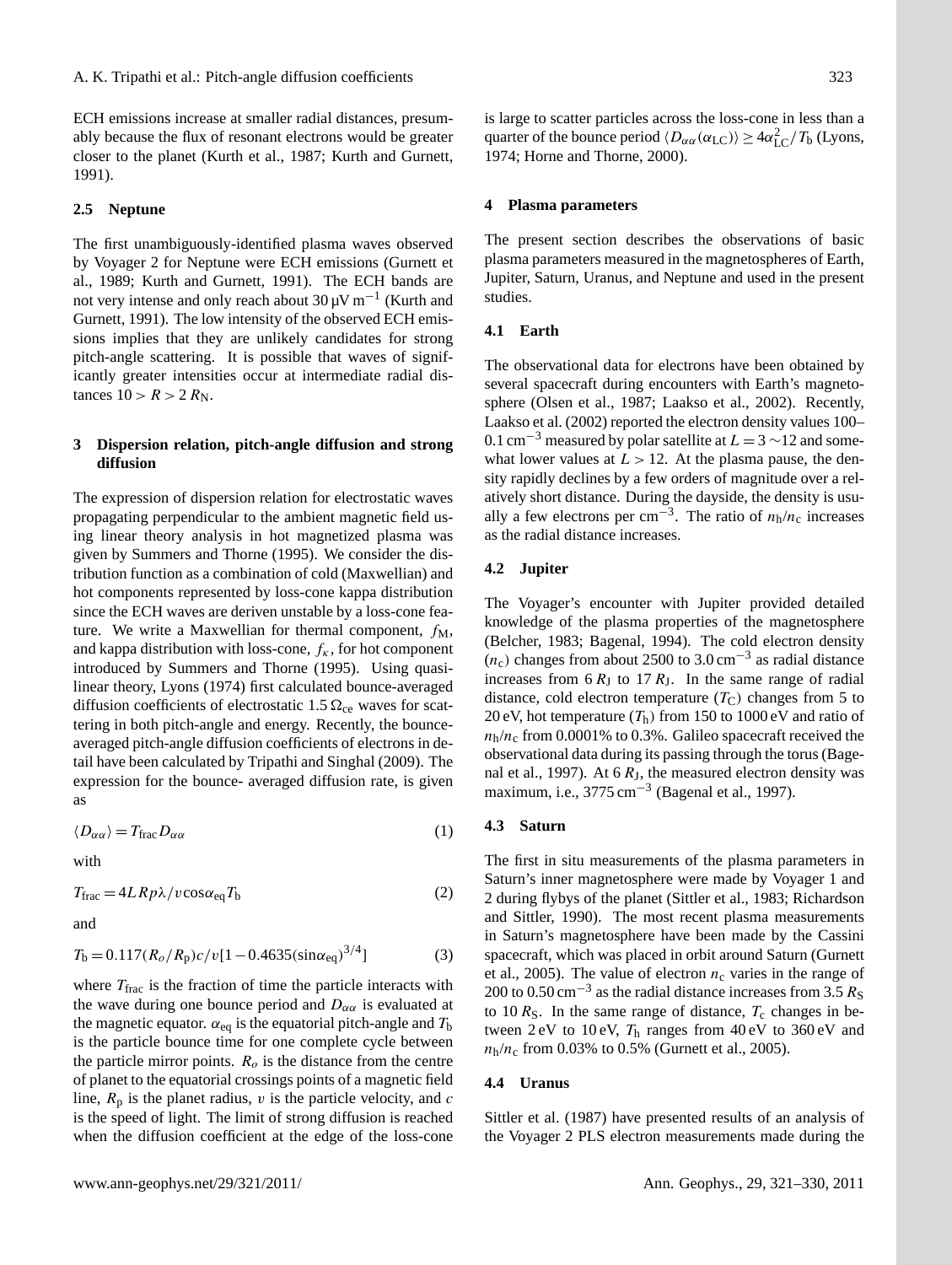**Table 1.** Plasma parameters at different distances.

| Planet  | Distance           | $n_{\rm c}$     | n <sub>h</sub>  | $T_c$ | $T_{\rm h}$ | B <sub>o</sub> |
|---------|--------------------|-----------------|-----------------|-------|-------------|----------------|
|         |                    | $\rm (cm^{-3})$ | $\rm (cm^{-3})$ | (eV)  | (eV)        | (nT)           |
| Earth   | $R = 4 R_{\rm F}$  | 35.0            | 1.75            | 10    | 400         | 386            |
|         | $R=8 R_{\rm F}$    | 1.0             | 0.1             | 15    | 1000        | 58             |
| Jupiter | $R = 6 R_{\rm I}$  | 3775            | 188.75          | 8     | 175         | 2007           |
|         | $R = 17 R_{\rm I}$ | 3.0             | 0.3             | 20    | 1000        | 51             |
| Saturn  | $R = 5 R_S$        | 24.0            | 1.2.            | 5     | 200         | 160            |
|         | $R = 8 RS$         | 0.75            | 0.075           | 8     | 300         | 36             |
| Uranus  | $R = 5 R_{\rm H}$  | 0.95            | 0.048           | 25    | 300         | 88             |
|         | $R = 11 R_{\rm H}$ | 0.05            | 0.005           | 65    | 1500        | 11             |
| Neptune | $R = 5 R_{\rm N}$  | 0.60            | 0.03            | 10    | 160         | 72             |
|         | $R = 10 RN$        | 0.03            | 0.003           | 20    | 300         | 14             |

Uranus encounter. Within the inner magnetosphere  $(L > 5)$ the electron density ranged between  $0.02$  and  $1.0 \text{ cm}^{-3}$ , and temperatures ranged from  $T_e \sim 10 \text{ eV}$  near the inbound pass frequency of to  $T_e \sim 100 \text{ eV}$  within the nightside hemisphere (outbound  $p_{\rm e}$  ° 100 eV within the inglished hemisphere (outbound pass). The electron  $T_{\rm c}$  was ∼8–25 eV near inbound pass and  $T_c \sim 10-70$  eV within the outbound pass. The ratio  $n_h/n_c$  of the electrons ranged between  $0.03\%$  to  $0.5\%$  with temperature  $T<sub>h</sub>$  ranging from 20 eV to 200 eV near the terminator (inbound pass) and 500 eV to 2 keV in the nightside region (outbound pass).  $\frac{1}{c}$ 

#### **4.5 Neptune**

The plasma science experiment on Voyager 2 made observations of the plasma parameters in Neptune's magnetosphere (Belcher et al., 1989; Zhang et al., 1991). The maximum electron density and temperature are  $2 \text{ cm}^{-3}$  and 300 eV, respectively. When cold electrons are present, hot electrons are a small fraction of the total population; the ratio  $n_h/n_c$  is usually a few percent (Zhang et al., 1991). For radial distances from 5 to 10  $R_N$ , the value of  $n_c$  varies between ~0.60 to 0.03 cm<sup>-3</sup>,  $T_c$  ranges from 9 to 20 eV and  $T_h$  from 150 eV to 400 eV.

# 5 Calculation details

Temporal growth rates have been calculated at two radial distances with spectral index,  $\kappa = 2$  and loss-cone index,  $\ell = 1$ for each planet using the plasma parameters given in Table 1. A numerical procedure for solving the ECH dispersion relation is used. Electron pitch-angle diffusion coefficients have been calculated using the representative growth rate profiles at particular radial distance of each planet (Tripathi and Singhal, 2009). Subscript "c" and "h" are used for representing cold and hot electrons. The present calculations have considered the harmonics of first band, i.e.,  $1.5 \Omega_{ce}$  at both dis-<br>distances tances of each planet. We assume wave growth is centered η at a propagation angle of  $\psi = 89^\circ$  and at Earth, wave electric field  $\mathbf{E}_{\text{W}} = 1 \text{ mV m}^{-1}$  for  $L = 4$ , and  $\mathbf{E}_{\text{W}} = 0.1 \text{ mV m}^{-1}$  for



frequency of ECH waves. The frequency within each band is **Fig. 1.** Normalized temporal growth rates  $\bar{\gamma} (= \gamma / \Omega_{ce})$  versus  $\bar{\omega}$ (=  $\omega_r/\Omega_{ce}$ ) =  $n+\eta$ , where  $n=1, 2, 3$  and  $\eta$  lies between 0 and 1. Other plasma parameters are given in Table 1.



 $\overline{a}$ **Fig. 2.** Same as in Fig. 1 but for Jupiter.

 $E_{\text{W}} = 0.1 \text{ mV m}^{-1}$  for  $L = 17$  is considered. In case of Saturn, Uranus and Neptune we chose the value of  $E_W = 0.030$  $L = 8$  is taken. In Jupiter  $E_W = 1 \text{ mV m}^{-1}$  for  $L = 6$ , and at lower L-shell and  $E_{\text{W}} = 0.010 \text{ mV m}^{-1}$  at higher L-shell.

# **6 Results and discussion**

In Figs. 1–6 we show the temporal growth rate as a function of frequency for the first harmonic band at two radial distances for Earth, Jupiter, Saturn, Uranus and Neptune, respectively. These profiles of growth rates have been used to represent the wave intensity as a function of wave frequency. Figures 6–15 represent the variation of bounce-averaged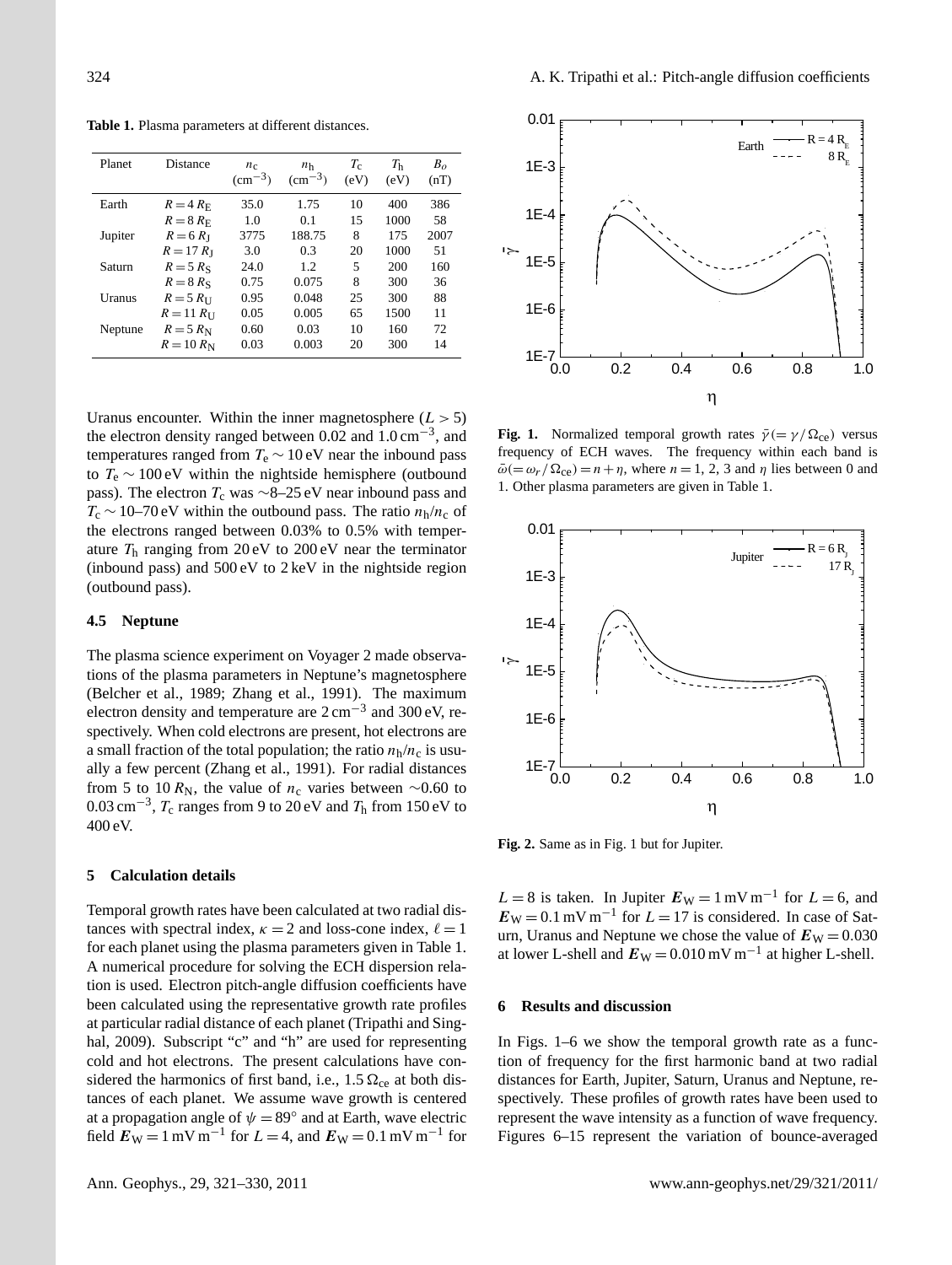| Planet  | Distance    | $\omega_{\rm p}/\Omega_{\rm e}$ | $\alpha$ <sub>LC</sub><br>(degree) | Е<br>(eV)              | $< D_{\alpha\alpha} >$<br>$(s^{-1})$                                                                                                                                              | $D_{SD}$<br>$(s^{-1})$                                                                                                                                                           | $E_{\text{W} \text{obs}}$<br>$mV m^{-1}$ | $E_{\rm W \, req}$<br>$(mV m^{-1})$                 |
|---------|-------------|---------------------------------|------------------------------------|------------------------|-----------------------------------------------------------------------------------------------------------------------------------------------------------------------------------|----------------------------------------------------------------------------------------------------------------------------------------------------------------------------------|------------------------------------------|-----------------------------------------------------|
| Earth   | $L = 4(8)$  | 4.9(5.7)                        | 5(2)                               | 25<br>50<br>100<br>200 | $5.0\times10^{-3}$ $(3.0\times10^{-5})$<br>$7.0\times10^{-4}$ $(7.5\times10^{-5})$<br>$2.5 \times 10^{-4}$ (7.0 $\times 10^{-6}$ )<br>$8.6 \times 10^{-5}$ $(1.1 \times 10^{-6})$ | $7.1 \times 10^{-4}$ $(4.3 \times 10^{-5})$<br>$1.0\times10^{-3}$ $(6.1\times10^{-5})$<br>$1.4\times10^{-3}$ $(8.5\times10^{-5})$<br>$2.1 \times 10^{-3}$ $(1.2 \times 10^{-4})$ | 1.0(0.1)                                 | 0.40(0.12)<br>1.20(0.09)<br>2.40(0.35)<br>4.90(1.0) |
| Jupiter | $L = 6(17)$ | 9.9(11)                         | 3(1)                               | 25<br>50<br>100<br>200 | $10\times10^{-4}$ (2.7 $\times10^{-5}$ )<br>$2.1 \times 10^{-4}$ $(3.7 \times 10^{-6})$<br>$5.2 \times 10^{-5}$ (9.7 $\times 10^{-6}$ )                                           | $1.4\times10^{-4}$ $(2.0\times10^{-6})$<br>$1.9\times10^{-4}$ $(2.9\times10^{-6})$<br>$2.5 \times 10^{-4}$ (4.2×10 <sup>-6</sup> )                                               | 1.0(0.1)                                 | 0.40(0.03)<br>1.0(0.09)<br>2.20(0.07)               |
| Saturn  | $L = 5(8)$  | 9.8(7.6)                        | 4(2)                               | 25<br>50<br>100<br>200 | $4.4 \times 10^{-5}$ $(6.0 \times 10^{-6})$<br>$5.0\times10^{-6}$ $(2.6\times10^{-6})$<br>$2.9 \times 10^{-6}$ $(1.4 \times 10^{-6})$                                             | $2.9\times10^{-4}$ $(4.3\times10^{-5})$<br>$4.1 \times 10^{-4}$ $(6.1 \times 10^{-5})$<br>$5.9\times10^{-4}$ $(8.7\times10^{-5})$                                                | 0.03(0.01)                               | 0.08(0.027)<br>0.27(0.048)<br>0.42(0.079)           |
| Uranus  | $L = 5(11)$ | 3.7(6.4)                        | 4(1)                               | 25<br>50<br>100<br>200 | $6.4\times10^{-7}$ $(4.2\times10^{-7})$<br>$4.5 \times 10^{-7}$ $(2.3 \times 10^{-7})$<br>$1.9\times10^{-7}$ $(1.5\times10^{-7})$                                                 | $3.0\times10^{-4}$ $(1.5\times10^{-5})$<br>$4.1 \times 10^{-4}$ $(1.7 \times 10^{-5})$<br>$5.9 \times 10^{-4}$ $(2.4 \times 10^{-5})$                                            | 0.03(0.01)                               | 0.65(0.06)<br>0.9(0.086)<br>1.70(0.13)              |
| Neptune | $L = 5(10)$ | 3.4(4.0)                        | 4(1)                               | 25<br>50<br>100<br>200 | $6.1 \times 10^{-7}$ $(4.2 \times 10^{-6})$<br>$3.2\times10^{-7}$ (6.1×10 <sup>-7</sup> )<br>$3.0\times10^{-7}$ $(9.5\times10^{-8})$                                              | $2.8 \times 10^{-4}$ $(1.7 \times 10^{-5})$<br>$4.0\times10^{-4}$ $(2.5\times10^{-5})$<br>$5.7\times10^{-4}$ $(6.9\times10^{-5})$                                                | 0.03(0.01)                               | 0.64(0.02)<br>1.10(0.064)<br>1.30(0.27)             |

 $\alpha_{\text{LC}}$  is loss-cone angle at particular height

 $E_{\text{W} \text{obs}}$  is magnitude of observed electric field at particular radial distance

 $E_{\text{W}}$  req is magnitude of required electric field for strong diffusion at particular radial distance  $E_{\text{W}}$  req is magnitude of required electric field for strong diffusion at particular radial distance 0.0 0.2 0.4 0.6 0.8 1.0



**Fig. 3.** Same as in Fig. 1 but for Saturn.

pitch angle diffusion rates as a function of equatorial pitch angle for the above planets at two radial distances for each planet. In the case of Earth and Jupiter it is noted that the dif-



**Fig. 4.** Same as in Fig. 1 but for Uranus.

fusion rate decreases by several orders of magnitude as the radial distance increases. Further, the diffusion rates drop more rapidly with an increasing pitch angle for all energies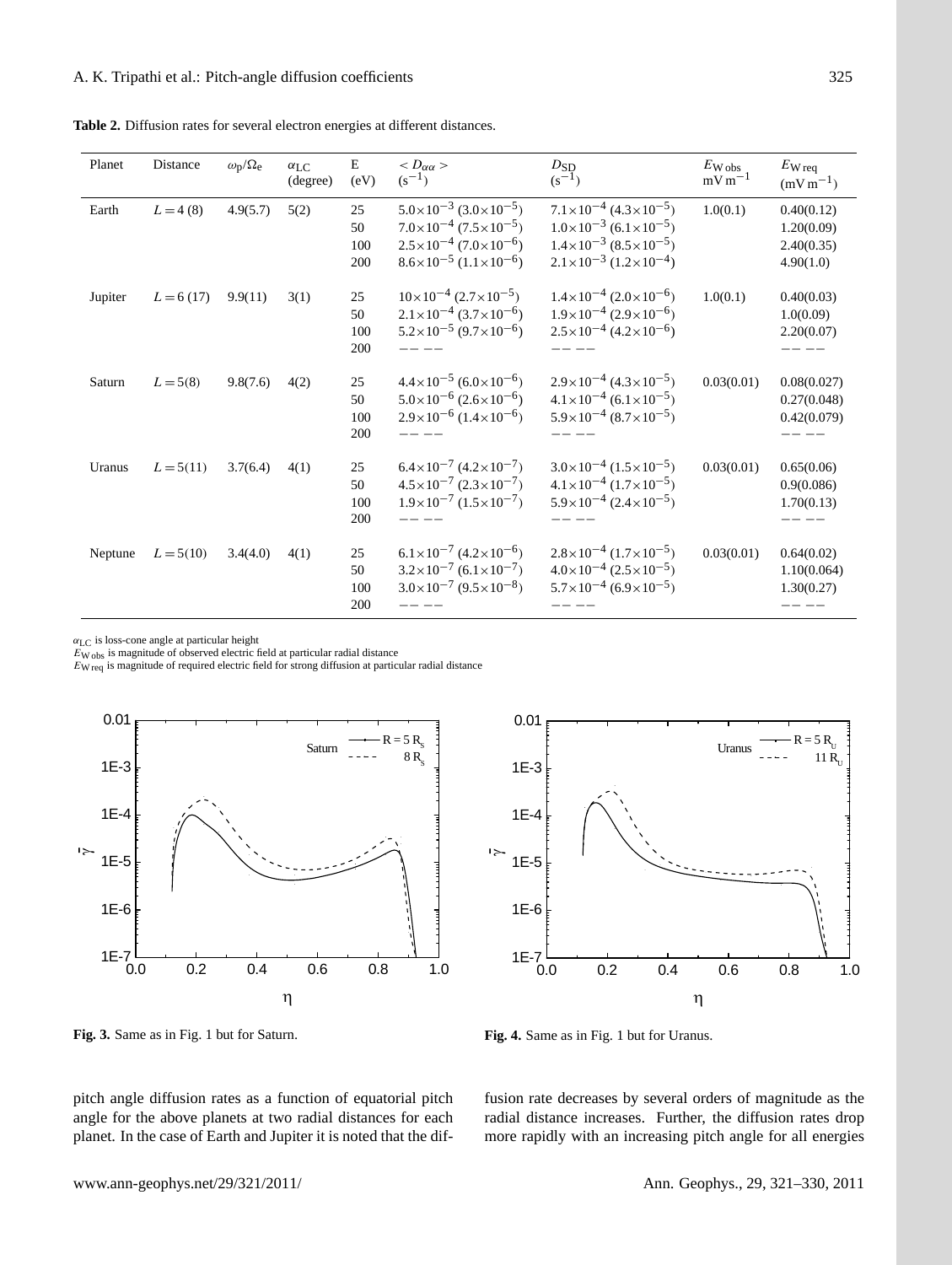

**Fig. 5.** Same as in Fig. 1 but for Neptune.



**Fig. 6.** Bounce-averaged pitch-angle diffusion coefficient versus equatorial pitch-angle for several electron energies for Earth at  $R = 4 R$ <sub>E</sub>. Other parameters are  $n = 1$ ,  $x_{\omega} = 0.01$ , and  $E_{\text{Wave}} =$  $1 \text{ mV m}^{-1}$ .

particularly at higher distance. This is in agreement with the This table also presents the ratio of plasma frequency to cy-<br>
also presents the ratio of plasma frequency to cy-<br>
also frequency ( $\alpha$ ,  $\beta$ ) at two distances acrossometing particularly at higher ulstance. This is in agreement with the two results reported by Horne and Thorne (2000). The diffusion rates for Uranus and Neptune are on the order of magnitude lower than that for Earth, Jupiter and Saturn. Table 2 presents the bounce-averaged diffusion and strong diffusion rates for several electron energies for two radial distances of each planet. The magnitude of the electric field of wave required<br>for strong diffusion is given in the last column of Table 2. for strong diffusion is given in the last column of Table 2. clotron frequency ( $\omega_{pe}/\Omega_{ce}$ ) at two distances corresponding to each planet.

served wave field may be sufficient for strong diffusion at production of diffusion Comparing the diffusion rates with strong diffusion rates (given in Table 2) we note that on Earth and Jupiter, ob-



**Fig. 7.** Same as in Fig. 6 but for Earth at  $R = 8 R$  and  $E_{\text{Wave}} =$  $0.\overline{1}$  mV m<sup>-1</sup>.



Fig. 8. Same as in Fig. 6 but for Jupiter at  $R = 6 R_J$  and  $E_{\text{Wave}} =$  $0.\overline{1}$  mV m<sup>-1</sup>.

low energy electrons the required wave field may be suffitwo radial distances. However, for Saturn, Uranus and Neptune, observed wave field is not sufficient for strong pitch angle diffusion. Also at larger distance and for low energy electrons the observed wave field may be sufficient to put electrons on strong diffusion. Also at higher distance and cient to put electrons on strong diffusion. Comparing the present results for Earth with the recent work reported by Horne and Thorne (2000) it may be noted that our results for the required amplitude of wave field for strong diffusion are in agreement with their results for electron energies of a few hundred eV. Studies of Meredith et al. (2000) suggest that ECH waves inside  $L = 6$  play a significant role in the production of diffuse aurora. Thus it may be concluded that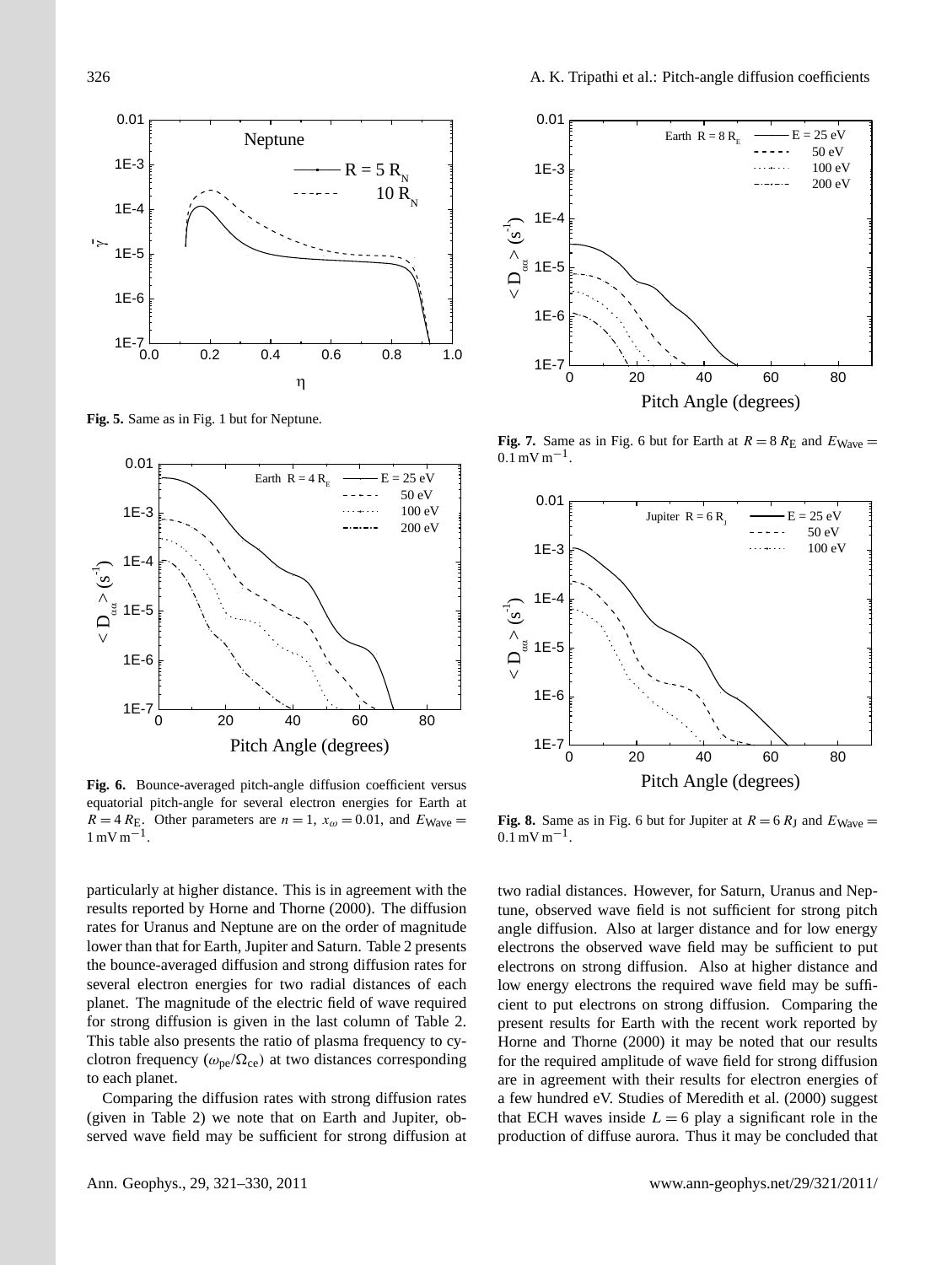

**Fig. 9.** Same as in Fig. 6 but for Jupiter at  $R = 17 R_J$  and  $E_{\text{Wave}} =$  $10 \mu V m^{-1}$ .



 $30 \mu V m^{-1}$ .

 $f$  tering by chorus is more effective than resonant interaction<br>with electrostatic electron cyclotron waves in producing difcase of few keV electrons the observed ECH wave intensities are insufficient to cause electron precipitation into the terres-**Fig. 10.** Same as in Fig. 6 but for Saturn at  $R = 5 R_S$  and  $E_{\text{Wave}} = 30 \,\mu\text{V m}^{-1}$ .<br>
ECH waves are responsible for diffuse auroral precipitation<br>
of electrons with energies of a few hundred eV. However, in<br>
case of few ECH waves are responsible for diffuse auroral precipitation of electrons with energies of a few hundred eV. However, in trial atmosphere. Resonant scattering of plasma sheet electrons ( $\sim$ 100 eV–20 keV) at  $L = 6$  due to resonant interaction with whistler-mode chorus has recently been presented by Ni et al. (2008). It has been concluded by these authors that scatwith electrostatic electron cyclotron waves in producing diffuse aurora. In the present study we find that ECH waves can<br>cause pitch-angle diffusion of electrons of energies of less cause pitch-angle diffusion of electrons of energies of less than 100 eV. Thus a combination of both wave types (ECH and whistler-mode waves) may be necessary to cause diffuse



**Fig. 11.** Same as in Fig. 6 but for Saturn at  $R = 8 R_S$  and  $E_{\text{Wave}} =$  $10 \mu V m^{-1}$ .



**Fig. 12.** Same as in Fig. 6 but for Uranus at  $R = 5 R_{\text{U}}$  and  $E_{\text{Wave}} =$  $30 \mu\text{V m}^{-1}$ . Diffusion coefficient have been multiplied by 10 before plotting.

that the intensity of ECH waves is insufficient for strong pitch diffusion of low energy electrons. This is in agreement with indicated that observed wave intensity could derive a strong the present results. However, Sittler and Strobel (1987) state aurora (Meredith et al., 1999). For Jupiter, Thorne (1983) has that the electron data are not consistent with strong diffusion (Kurth and Gurnett, 1991). In the case of Saturn, it appears angle diffusion. Similarly for Uranus and Neptune, the observed low intensity of ECH waves is insufficient for strong pitch angle diffusion. It is however, possible that for Uranus at a lower radial distance, significant wave intensity could exist which has not been detected by Voyager. The same may be true for Neptune. It is possible that ECH waves of sufficient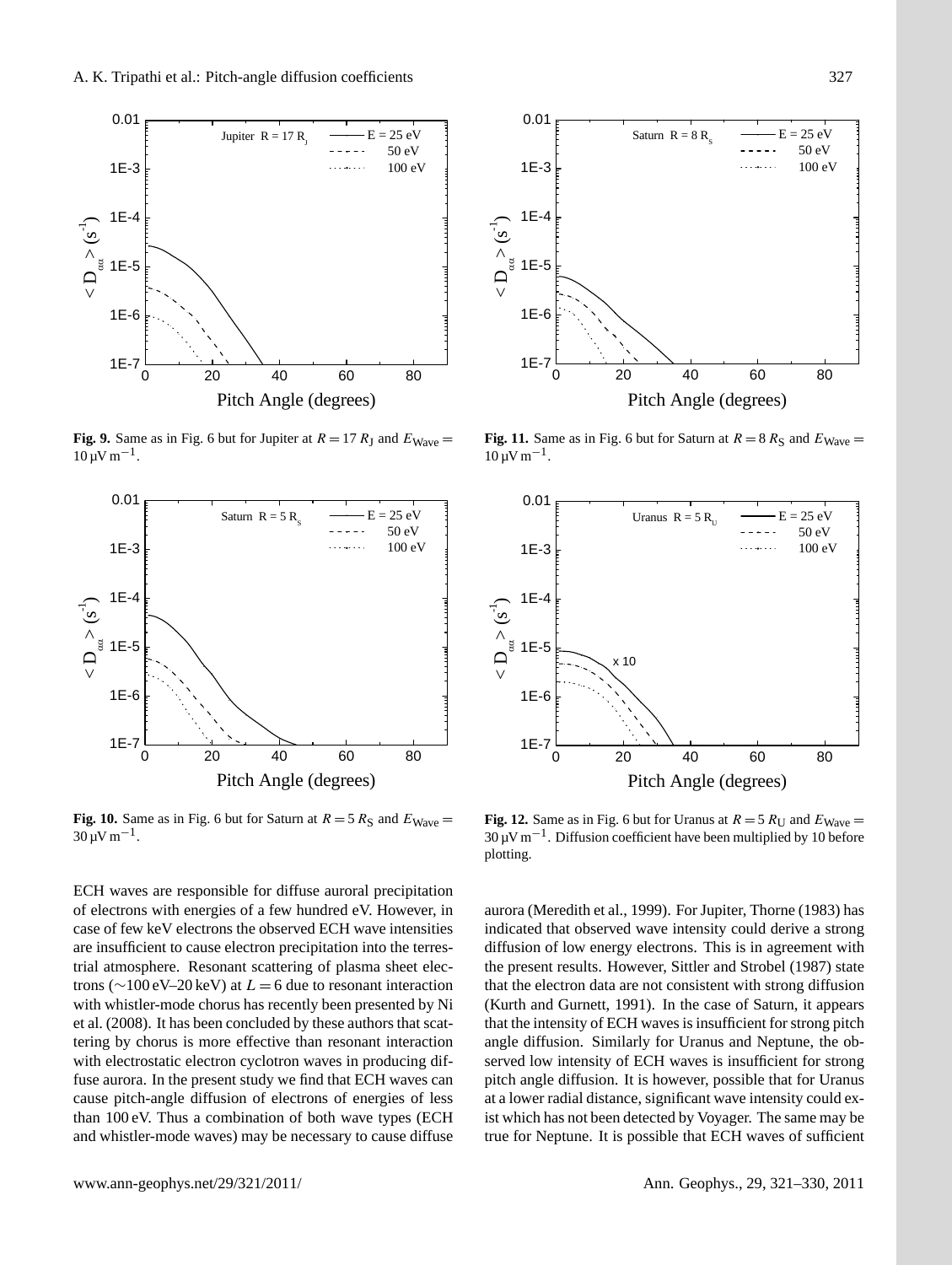

**Fig. 13.** Same as in Fig. 6 but for Uranus at  $R = 11 R_U$  and  $E_{\text{Wave}} =$  $10 \mu V$  m<sup>-1</sup>. Diffusion coefficient have been multiplied by 10 before plotting.



**Fig. 14.** Same as in Fig. 6 but for Neptune at  $R = 5 R<sub>N</sub>$  and  $E<sub>Wave</sub> =$ 30 µV m−<sup>1</sup> . Diffusion coefficient have been multiplied by 10 before plotting.

of the planetary magnetospheres and especially the assess- in the cases of Saturn, Uranus and Neptune are not better un-Neptune and could comprise a significant loss-mechanism of  $\frac{1}{2}$ energetic electrons in Neptunian magnetosphere. Kurth and intensity for strong wave-particle interactions exist closer to Gurnett (1991) present a comparative study of ECH waves ment of their roles in precipitation of charged particles into planetary atmosphere. The waves seem to have obvious contributions in this way for Earth and Jupiter. Yet, the situations derstood due to weaker wave amplitudes observed at these planets. The present results are in agreement with the study of Kurth and Gurnett (1991).



**Fig. 15.** Same as in Fig. 6 but for Neptune at  $R = 10 R<sub>N</sub>$  and  $E_{\text{Wave}} = 10 \,\mu\text{V m}^{-1}$ . Diffusion coefficient have been multiplied by 10 before plotting.

# **7 Conclusions**

In the present work for the first time we have calculated pitch angle diffusion coefficients for resonant interactions of electrons with ECH waves in the five planetary magnetospheres: Earth, Jupiter, Saturn, Uranus and Neptune. Further, we have compared the pitch-angle diffusion by ECH waves in these magnetospheres. The ECH wave intensity is expressed as a function of wave normal angle and wave frequency. Numerical results of the present calculations have been performed for the first harmonic band and the observed results are compared to the previous results. The main results obtained from this study are as follows.

- 1. In the case of Earth, only low energy electrons (<100 eV) are sufficient to put electrons on strong diffusion at both lower and higher radial distances to produce diffuse aurora in the terrestrial atmosphere. For diffusion of higher energy electrons scattering by whistlermode the chorus may be more effective as suggested by Ni et al. (2008).
- 2. In the case of Jupiter, electrons of about 50 eV may be sufficient to put electrons on strong diffusion at lower radial distance. However, at larger radial distance electrons of higher energy (100 eV) may be put on strong diffusion.
- 3. The present study shows that for Saturn, Uranus and Neptune observed wave intensities are insufficient to put electrons on strong diffusion at both radial distance in magnetospheres. It may, however, be, noted that Voyager did not sample the ECH waves at smaller radial distances, where significant intensities could exist without having been detected.

Pitch Angle (degrees)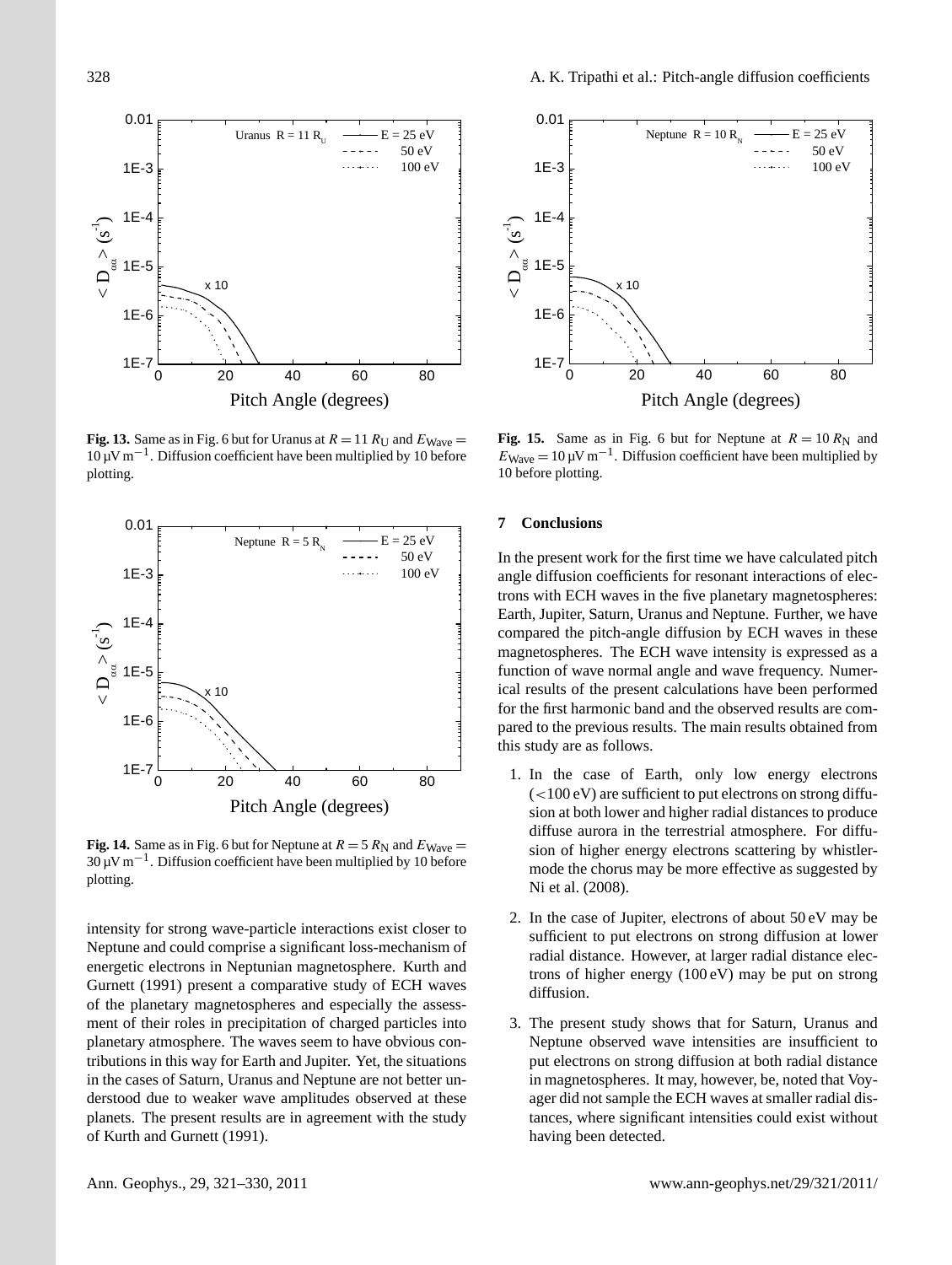- 4. Thus, it may be concluded that for Earth and Jupiter, ECH waves can cause scattering of low energy electrons (<100 eV) producing diffuse aurora but on Saturn, Uranus and Neptune the observed wave intensities are insufficient to cause diffuse aurora.
- 5. The present calculations are based on quasi-linear diffusion theory. Perhaps other mechanisms such as interaction by whistler-mode chorus are required to produce the diffuse aurora or the validity of quasi-linear diffusion theory needs to be investigated.

*Acknowledgements.* This work was supported by financial assistance provided by the Council of Scientific and Industrial Research, Government of India under a Senior Research Associateship (Scientist's Pool Scheme) award to one of the author (A.K.T). Calculations reported in the present work were carried out at the Computer Centre, Banaras Hindu University.

Topical Editor R. Nakamura thanks one anonymous referee for her/his help in evaluating this paper.

#### **References**

- Bagenal, F.: Empirical model of the Io plasma torus: Voyager measurements, J. Geophys. Res., 99, 11043–11062, 1994.
- Bagenal, F., Crary, F. J., Stewart, A. I. F., Schneider, N. M., Gurnett, D. A., Kurth, W. S., Frank, L. A., and Peterson, W. R.: Galileo measurements of plasma density in the Io torus, Geophys. Res. Lett., 24, 2119–2122, 1997.
- Belcher, J. W.: The low-energy plasma in Jovian magnetosphere, in: Physics of the Jovian Magnetosphere, Cambridge University Press, New York, 105 pp., 1983.
- Belcher, J. W., Bridge, H. S., Bagenal, B., Coppi, B., Divers, O., Eviator, A., Gardon, G. S. Ir., Lazarus, A. J., McNutt Jr., R. L., Ogilvie, K. W., Richardson, J. D., Siscoe, G. L., Sittler Jr., E. C., Steinberg, J. T., Sullivan, J. D., Szabo, A., Villanueva, L., Vasyliunas, V. M., and Zhang, M.: Plasma observations near Neptune: initial results from Voyager 2, Science, 246, 1478–1483, 1989.
- Décréau, P. M. E., Fergeau, P., Krasnoselskikh, V., Le Guirriec, E., Lévêque, M., Martin, Ph., Randriamboarison, O., Rauch, J. L., Sené, F. X., Séran, H. C., Trotignon, J. G., Canu, P., Cornilleau, N., de Féraudy, H., Alleyne, H., Yearby, K., Mögensen, P. B., Gustafsson, G., André, M., Gurnett, D. C., Darrouzet, F., Lemaire, J., Harvey, C. C., Travnicek, P., and Whisper experimenters: Early results from the Whisper instrument on Cluster: an overview, Ann. Geophys., 19, 1241–1258, [doi:10.5194/angeo-19-1241-2001,](http://dx.doi.org/10.5194/angeo-19-1241-2001) 2001.
- Fredricks, R. W. and Scarf, F. L.: Recent studies of magnetospheric electric field emissions above the electron gyrofrequency, J. Geophys. Res., 78, 310–314, 1973.
- Gurnett, D. A., Anderson, R. R., Scarf, F. L., Fredricks, R. W., and Smith, E. J.: initial results from the ISEE-1 and -2 plasma wave investigation, Space Sci. Rev., 23, 103–122, 1979a.
- Gurnett, D. A., Kurth, W. S., and Scarf, F. L.: Plasma wave observations near Jupiter: initial results from voyager 2, Science, 206, 987–991, 1979b.
- Gurnett, D. A., Kurth, W. S., and Scarf, F. L.: Plasma wave near Saturn: initial result from Voyager 1, Science, 212, 235–239, 1981.
- Gurnett, D. A. and Inan, U. S.: Plasma waves observations near with Dynamics explorer 1 spacecraft, Rev. Geophys., 26, 285– 316, 1988.
- Gurnett, D. A., Kurth, W. S., and Poynter, R. L.: first plasma waves observations at Neptune, Science, 246, 1494–1498, 1989.
- Gurnett, D. A., Kurth, W. S., and Roux, A.: Galileo plasma wave observations in the Io plasma torus and near Io, Science, 274, 391–392, 1996.
- Gurnett, D. A., Kurth, W. S., and Hospodersky, G. B.: Radio and plasma wave observations at Saturn from Cassinis approach and first orbit, Science, 307, 1255–1259, 2005.
- Horne, R. B. and Thorne, R. M.: Electron pitch-angle diffusion bt electrostatic electron cyclotron harmonic waves: the origin of pancake distributions, J. Geophys. Res., 105, 5391–5402, 2000.
- Horne, R. B., Thorne, R. M., Meredith, N. P., and Anderson, R. R.: Diffuse auroral electron scattering by electron cyclotron harmonic and whistler mode waves during an isolated substorm, J. Geophys. Res., 108(A7), 1290, [doi:10.1029/2002JA009739,](http://dx.doi.org/10.1029/2002JA009739) 2003.
- Kennel, C. F. and Petschek, H. E.: Limit on stably trapped particle fluxes, J. Geophys. Res., 71, 1–29, 1966.
- Kennel, C. F., Scarf, F. L., Fredricks, R. W., McGehee, J. H., and Coroniti, F. V.: VLF electric field observations in the magnetosphere, J. Geophys., Res, 75, 6136–6152, 1970.
- Kurth, W. S., Barbosa, D. D., Gurnett, D. A., and Scarf, F. L.: Electrostatic waves in the Jovian magnetosphere, Geophys Res. Lett., 7, 57–60, 1980.
- Kurth, W. S., Scarf, F. L., Gurnett, D. A., and Barbosa, D. D.: A survey of electrostatic waves in Saturns magnetosphere, J. Geophys. Res., 88, 8959–8970, 1983.
- Kurth, W. S., Barbosa, D. D., Gurnett, D. A., and Scarf, F. L.: electrostatic waves in magnetosphere of Uranus, J. Geophys. Res., 92, 15225–15233, 1987.
- Kurth, W. S. and.Gurnett, D. A.: Plasma wave observations in planetary magnetosphere, J. Geophys. Res., 96, 18977–18991, 1991.
- Laakso, H., Pfaff, R., and Janhunen, P.: Polar observations of electron density distribution in the Earths magnetosphere. 2. Density profiles, Ann. Geophys., 20, 1725–1735, [doi:10.5194/angeo-20-](http://dx.doi.org/10.5194/angeo-20-1725-2002) [1725-2002,](http://dx.doi.org/10.5194/angeo-20-1725-2002) 2002.
- Lyons, L. R.: Electron diffusion driven by magnetospheric electrostatic waves, J. Geophys. Res., 79, 575–580, 1974.
- Meredith, N. P., Johnstone, A. D., Szita, S., Horne, R. B., Anderson, R. R.: Pancake electron distributions in the outer radiation belts, J. Geophys. Res., 104, 12431–12444, 1999.
- Meredith, N. P., Horne, R. B., Johnstone, A. D., Anderson, R. R.: the temporal evolution of electron distributions and associated wave activity following substorm injection in the inner magnetosphere, J. Geophys. Res., 105, 12907–12917, 2000.
- Ni, B., Thorne, R. M., Shprits, Y. Y., and Bortnik, J.: Resonating scattering of plasma sheet electrons by whistler-mode chorus: contribution to diffuse auroral precipitation, Geophys. Res. Lett., 35, L11106, [doi:10.1029/2008GL034032,](http://dx.doi.org/10.1029/2008GL034032) 2008.
- Olsen, R. L., Shawhan, S. D., Gallagher, D. L., Green, J. L., Chappell, C. R., and Anderson, R. R.: Plasma observations at the earths magnetic equator, J. Geophys Res., 92, 2385–2407, 1987.
- Richardson, J. and Sittler Jr., E. C.: A plasma density model for Saturn based on Voyager observstions, J. Geophys. Res., 95, 12019– 12031, 1990.
- Scarf, F. L., Gurnett, D. A., and Kurth, W. S.: Jupiter plasma wave